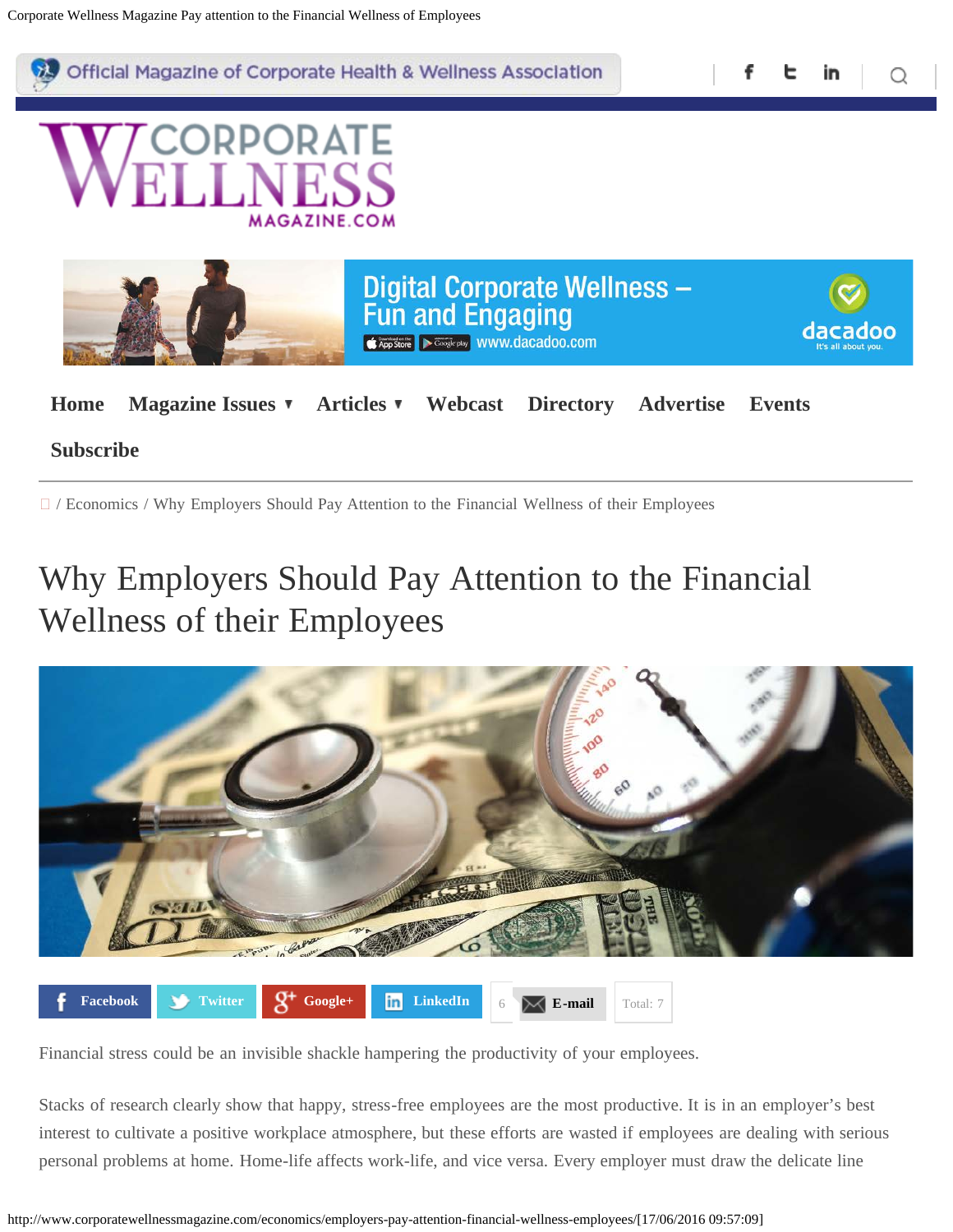between maintaining an appropriate professional distance and taking responsibility for their employees' welfare, even outside of the office.

Money trouble is one of the most powerful sources of stress out there. Ensuring and strengthening the financial health of employees is a valuable, and often overlooked, opportunity to nurture employees' overall well-being. [According to a](http://www.whitehouse.gov/sites/default/files/final_toolkit_employers.pdf) [report issued by the White House](http://www.whitehouse.gov/sites/default/files/final_toolkit_employers.pdf), financial education efforts in the workplace are important to reducing financial stress, increasing workplace productivity, and promoting long-term financial well-being. Financial wellness programs should be a core part of any efforts to help employees reach their full potential.

## **Happy Workers = Productive Workers**

[Studies correlating employee happiness and productivity](http://www.fastcoexist.com/3017403/why-your-boss-cares-if-youre-happy) have emerged in a steady stream since 2006. Earlier this year, a team of economists at the University of Warwick found that [happy workers are 10-12% more productive,](http://www2.warwick.ac.uk/fac/soc/economics/staff/eproto/workingpapers/happinessproductivity.pdf) in the first ["scientifically-controlled evidence"](http://www2.warwick.ac.uk/fac/soc/economics/staff/eproto/workingpapers/happinessproductivity.pdf) of the link.

Conversely, lower happiness is strongly linked with lower productivity. Gallup pegged the cost of [America's](http://www.nytimes.com/2011/09/04/opinion/sunday/do-happier-people-work-harder.html?_r=0) ["disengagement crisis"](http://www.nytimes.com/2011/09/04/opinion/sunday/do-happier-people-work-harder.html?_r=0) at \$300 billion in lost productivity annually. When workers are unhappy or bogged down by stress, they are less motivated, less efficient, less creative, and the quality of their work suffers. Recruiting the best talent in the world is useless if they are not engaged in their work, and discontentment can be contagious.

Most of today's employers realize that promoting employee happiness is about more than "doing the right thing." It is a smart and necessary business strategy that optimizes employee performance and drives outcomes. However this knowledge only gets you so far. The tricky question is *how* to cultivate employee happiness.

#### **What Employees Want**

Google is perhaps the most well-known example of a company that goes to great lengths to keep its employees happy. Free lunch, snack kitchens, happy hours, casual dress code, commuter shuttles, on-site laundry service. Other tech companies followed suit, guided by the belief that perks were a critical weapon in the war to recruit top talent.

But an [employment confidence survey](http://www.glassdoor.com/press/glassdoor-survey-reveals-employee-confidence-perks-benefits) from Glassdoor found that just one-in-five employees rates office perks are important. These fringe benefits rate ninth in a ranking of what matters most. So what really matters? Medical coverage, as well as holidays/vacation/sick time, retirement plans, and wellness programs — all benefits that serve to reduce stress outside of the workplace.

If someone is worried about their ability to get treatment for a chronic illness, mounting debt, or the care of their kids after school, they won't be too impressed by unlimited organic peanut butter cups. These perks are like the icing on a cake. They should come after employers establish a foundation for addressing employees' more serious needs.

# **Money Matters**

Money is a universal and pervasive cause of stress. [A 2011 report from the American Psychological Association](http://www.apa.org/news/press/releases/stress/2011/final-2011.pdf) stated that out of the 8 top sources of stress in America, 5 were financial. A CNN poll found that money was the [number 1](http://www.livestrong.com/article/90031-common-causes-stress/)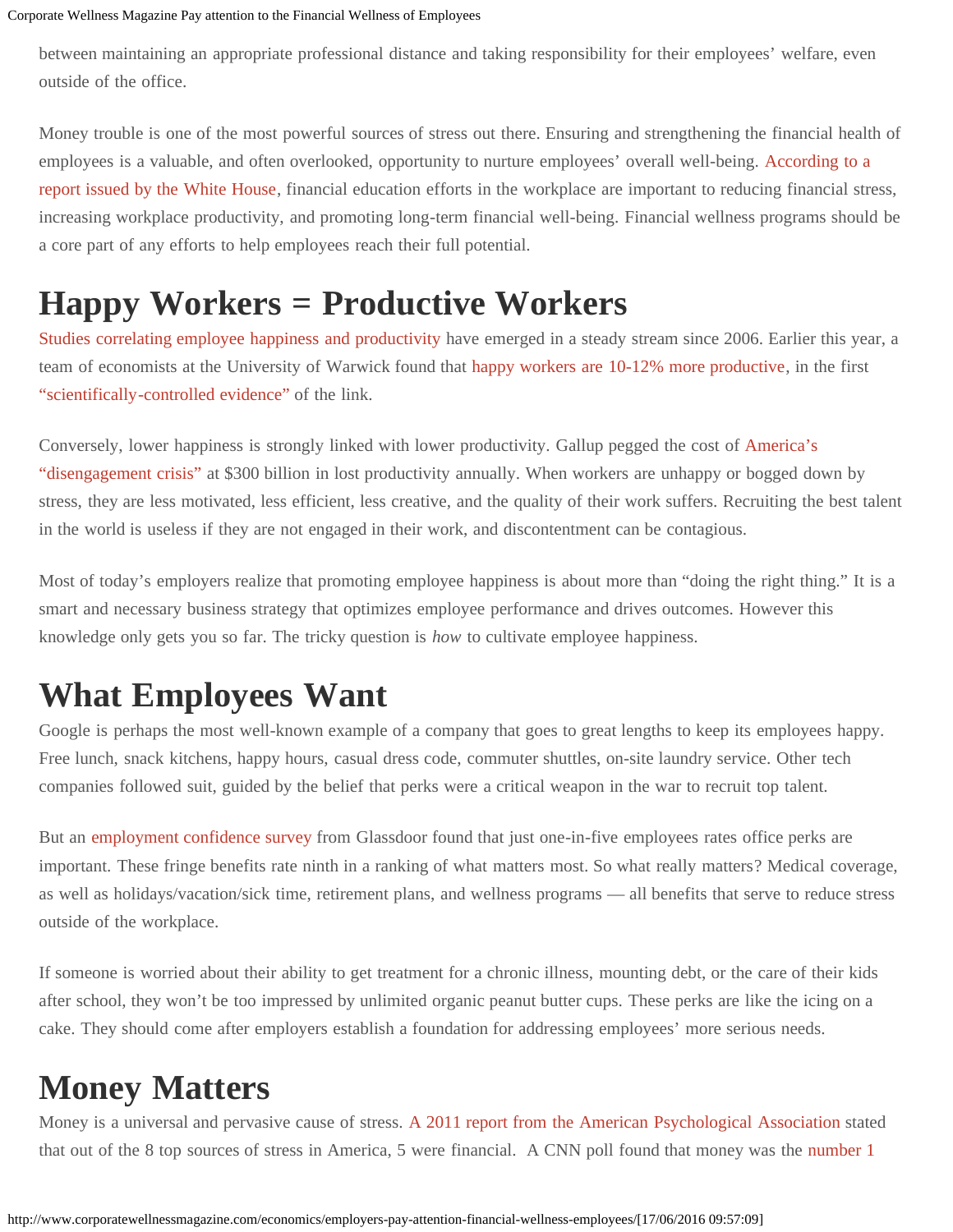#### [source of stress for citizens across 16 countries.](http://www.livestrong.com/article/90031-common-causes-stress/)

"Money stress" can mean a number of things. It can result from student or housing debt, when income does not cover costs, bad spending habits, or not having enough money to buttress against emergencies. Another common source of stress is feeling no control — not knowing how to budget (or choosing not to) can trigger feelings of anxiety, helplessness, and even shame.

When people are dealing with debt, [they are far more likely to report health problems,](http://www.frbsf.org/community-development/files/choi.pdf) as well as exhibit irritability, anger, fatigue, and sleeplessness. [Financial stress is linked to higher rates](http://www.webmd.com/balance/features/the-debt-stress-connection) of headaches, abdominal pain, ulcers, insomnia, muscle tension, and heart attacks. They are more likely to adopt unhealthy behaviors, such as smoking, alcohol and drug abuse, and gain weight.

Researchers have also identified a [link between financial stress and days of work missed.](http://link.springer.com/article/10.1007%2Fs10834-006-9024-9#page-1) Financially stressed workers tend to [spend more time at work handling personal finances,](http://www.afcpe.org/assets/pdf/vol-717.pdf) and one study found that 15% of American workers experience financial stress to such a degree that it impacts their productivity. Another study found that financial stress is [significantly linked to personal and work satisfaction.](http://www.personalfinancefoundation.org/research/efd/Personal-Finances-and-Worker-Productivity.html) Workers with low levels of financial stress tend to miss work less often and are more productive while there.

If financial health is intimately connected to physical and mental health and productivity, why don't employers take a more active role in promoting it? Employers already take responsibility for their employee's finances by paying their salary, and many offer retirement savings programs. Helping them manage that money effectively is the next logical step.

#### **"An investment in knowledge pays the best interest" (Benjamin Franklin)**

President Obama created an advisory council on Financial Capability in 2010 that was tasked with recommending ways "to empower Americans to better understand and address financial matters in order to improve their financial well-being." The resulting [resource guide in 2012](http://www.whitehouse.gov/sites/default/files/final_toolkit_employers.pdf) called on employers of all sizes to get more involved.

"American employers are a trusted source of financial education for their employees," it said. "Effective financial education programs can improve employee finances […] Improved employee finances can improve employers' bottom line."

While employers can't dictate where, how, and when to spend their employee's spend money, they can provide education and tools to ensure they spend it wisely. The first step should be to [assess and define financial wellness](http://corp.bankofamerica.com/documents/16303/851760/Employer_Work_Benefit_Report.pdf) for each employee, which provides insight into problems, informs strategy, and outlines goals. Financial literacy programs that teach topics like basic budgeting, credit counseling, and saving for retirement are also imperative. These should be targeted towards specific demographic subgroups (young women, near-retirement employees), as well as factor in major life events (marriages, children).

Employers can also move beyond education and benefits packages by offering access to financial advisors, helping employees make significant life purchases, and setting up incentives and contests that promote positive habits.